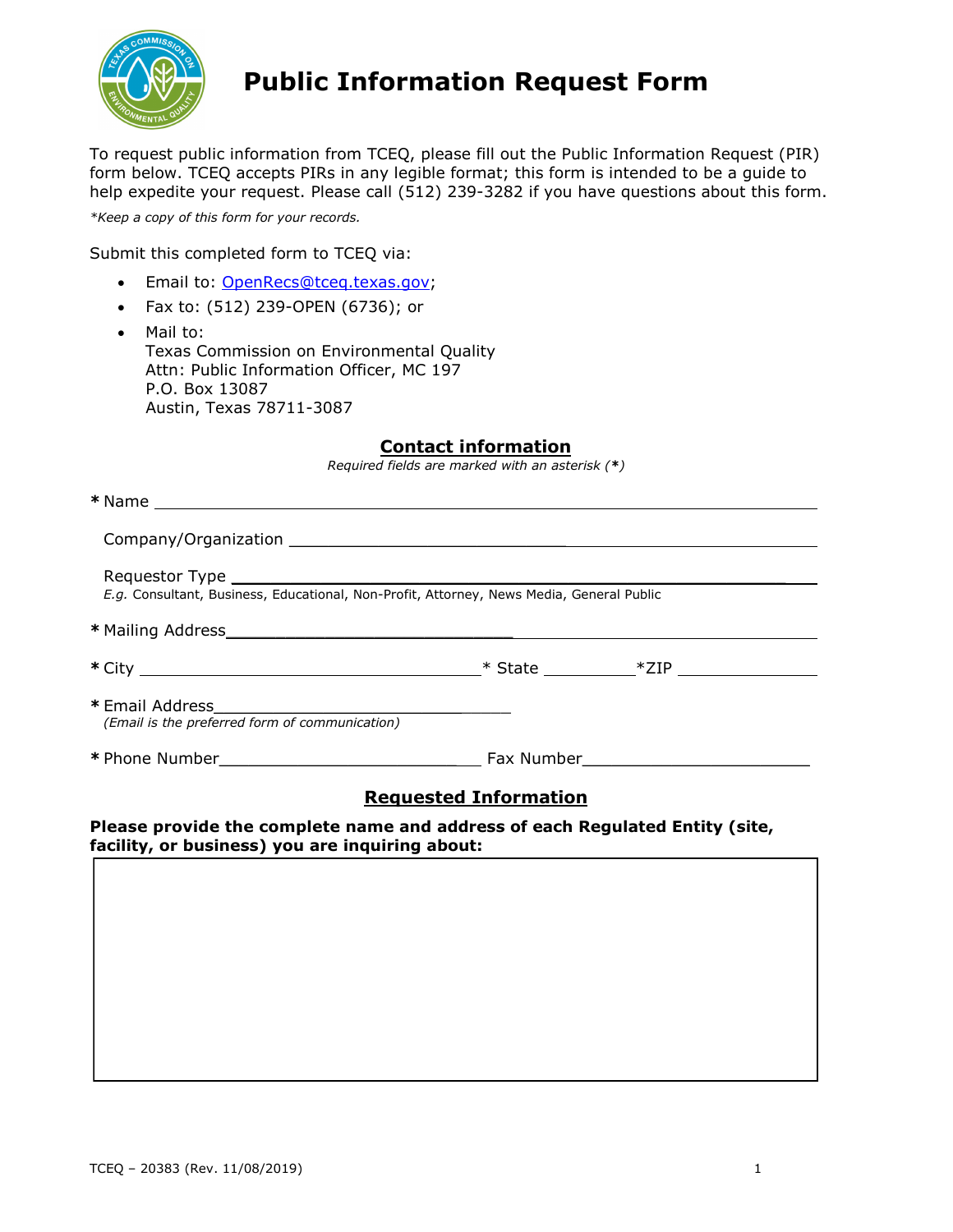

# **Public Information Request Form**

 the following link <https://www15.tceq.texas.gov/crpub/index.cfm?fuseaction=home.welcome> Each entity regulated by TCEQ is assigned a unique identifier - a Regulated Entity Number, or RN - in TCEQ's Central Registry database. Searching Central Registry for information using an entity's RN will identify documents and other information such as ID numbers associated with any Air, Water, Waste or Remediation permits and registrations. To find an entity's RN, click on and then select a query.

 **Please provide the RN for each Regulated Entity you are inquiring about, if known, and any additional information that may assist agency staff to perform a comprehensive record search for the information you seek:** 

### **What information you are requesting?**

## **Confidential Information**

 All TCEQ records are available for public view unless one of the exceptions to disclosure listed in the Public Information Act, Texas Government Code Chapter 552, applies. See Tex. Gov't [Code §§ 552.101-158](https://statutes.capitol.texas.gov/Docs/GV/htm/GV.552.htm#552.101) for the complete list of exceptions. Some information that is excepted from disclosure and may be kept confidential includes:

- Private personal information such as certain financial or medical information
- • Personal information of government employees and current and former members of the military
- Certain law enforcement information
- Information related to computer network security, Homeland Security, or critical infrastructure
- Identities of Complainants
- Information related to ongoing or anticipated litigation
- Proprietary information (including trade secrets) submitted by a third party
- Attorney-client privileged communications and attorney work product